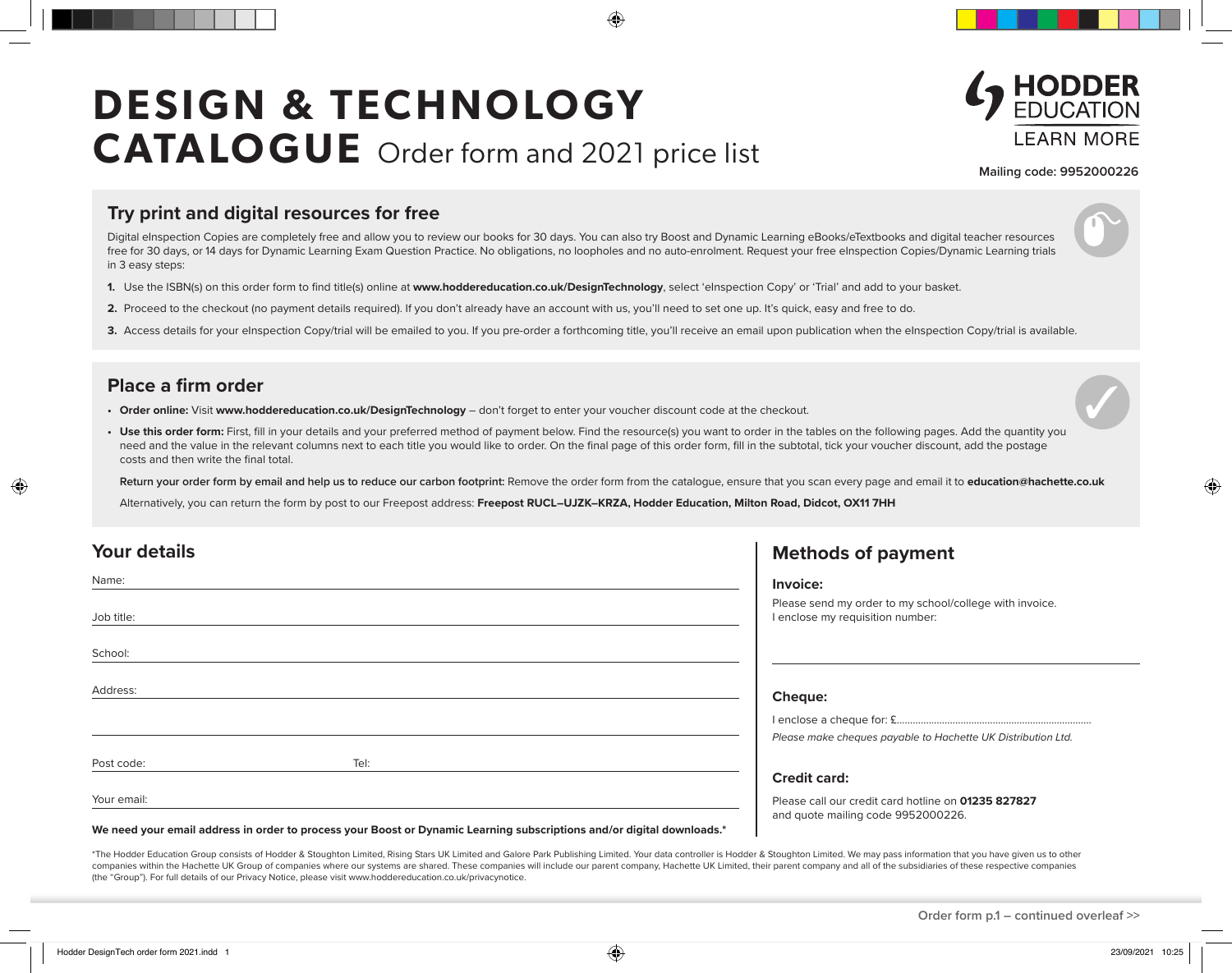| <b>Title</b>                                                                            | <b>ISBN</b>   | <b>Price</b>                                              | Qty                                  | Value | <b>Title</b>                                                                                                  | <b>ISBN</b>   | <b>Price</b>                                                  | Qty | Value |
|-----------------------------------------------------------------------------------------|---------------|-----------------------------------------------------------|--------------------------------------|-------|---------------------------------------------------------------------------------------------------------------|---------------|---------------------------------------------------------------|-----|-------|
| Key Stage 3 Design & Technology                                                         |               | <b>AQA GCSE (9-1) Design &amp; Technology (continued)</b> |                                      |       |                                                                                                               |               |                                                               |     |       |
| Exploring Design & Technology for<br>Key Stage 3                                        | 9781510481343 | £16.99                                                    |                                      |       | AQA GCSE (9-1) Design and<br>Technology: Timber, Metal-Based                                                  | 9781398359727 | 1-year subscription:<br>£6.00                                 |     |       |
| Exploring Design & Technology for<br>Key Stage 3 Boost Core Subscription                | 9781398330122 | 1-year subscription:<br>$£195 + VAT$                      |                                      |       | Materials and Polymers Boost eBook<br>My Revision Notes: AQA GCSE (9-1)                                       | 9781510432338 | £10.50                                                        |     |       |
| Exploring Design & Technology for<br>Key Stage 3 Boost Premium<br>Subscription          | 9781398330153 | 1-year subscription:<br>$£625 + VAT$                      |                                      |       | Design and Technology: Timber,<br>Metal-Based Materials and Polymers<br>AQA GCSE (9-1) Design and Technology: | 9781398359703 | 1-year subscription:                                          |     |       |
| Exploring Design & Technology for<br>Key Stage 3 Boost eBook                            | 9781398330160 | 1-year subscription:<br>£4.50                             |                                      |       | Textile-Based Materials Boost eBook<br>My Revision Notes: AQA GCSE (9-1)                                      | 9781510432307 | £6.00<br>£10.50                                               |     |       |
| Cambridge National Level 1/2 Award/Certificate in Engineering Design                    |               |                                                           | Design and Technology: Textile-Based |       |                                                                                                               |               |                                                               |     |       |
| Cambridge National Level 1/2 Award/<br>Certificate in Engineering Design                | 9781510481398 | £24.00                                                    |                                      |       | Materials<br>AQA GCSE (9-1) Design and<br>Technology: Electrical and Mechanical                               | 9781398359666 | 1-year subscription:<br>£6.00                                 |     |       |
| Cambridge National Level 1/2<br><b>Engineering Design Boost Core</b>                    | 9781398330788 | 1-year subscription:<br>$£150.00 + VAT$                   |                                      |       | Systems and Components Boost eBook<br><b>AQA GCSE (9-1) Engineering</b>                                       |               |                                                               |     |       |
| Subscription                                                                            |               |                                                           |                                      |       |                                                                                                               | 9781510425712 | £26.00                                                        |     |       |
| Cambridge National Level 1/2<br><b>Engineering Design Boost Premium</b><br>Subscription | 9781398330818 | 1-year subscription:<br>$£365.00 + VAT$                   |                                      |       | AQA GCSE (9-1) Engineering<br>AQA GCSE (9-1) Engineering<br>Student eTextbook                                 | 9781510424951 | 1-year subscription:<br>£6.25                                 |     |       |
| Cambridge National Level 1/2<br>Engineering Design Boost eBook                          | 9781398330825 | 1-year subscription:<br>£6.50                             |                                      |       | AQA GCSE (9-1) Engineering<br>Whiteboard eTextbook                                                            | 9781510425033 | 1-year subscription:<br>Small school: £50 + VAT <sup>+</sup>  |     |       |
| AQA GCSE (9-1) Design & Technology                                                      |               |                                                           |                                      |       |                                                                                                               |               | 1-year subscription:<br>Large school: £75 + VAT <sup>+</sup>  |     |       |
| AQA GCSE (9-1) Design and<br>Technology: All Material Categories<br>and Systems         | 9781510401082 | £26.00                                                    |                                      |       | AQA GCSE (9-1) Engineering<br>Teaching and Learning Resources                                                 | 9781510425088 | 1-year subscription:<br>Small school: £75 + VAT <sup>+</sup>  |     |       |
| AQA GCSE (9-1) Design and Technology<br><b>Boost Core Subscription</b>                  | 9781398359758 | 1-year subscription:<br>$£125.00 + VAT$                   |                                      |       |                                                                                                               |               | 1-year subscription:<br>Large school: £100 + VAT+             |     |       |
| AQA GCSE (9-1) Design and Technology<br><b>Boost Premium Subscription</b>               | 9781398359765 | 1-year subscription:<br>$£450.00 + VAT$                   |                                      |       | AQA GCSE (9-1) Engineering<br><b>Dynamic Learning Package</b>                                                 | 9781510425071 | 1-year subscription:<br>Small school: £100 + VAT <sup>+</sup> |     |       |
| AQA GCSE (9-1) Design and<br>Technology: All Material Categories                        | 9781398359642 | 1-year subscription:<br>£6.50                             |                                      |       |                                                                                                               |               | 1-year subscription:<br>Large school: £140 + VAT+             |     |       |
| and Systems Boost eBook<br>My Revision Notes: AQA GCSE (9-1)                            | 9781510432314 | £10.99                                                    |                                      |       | My Revision Notes: AQA GCSE (9-1)<br>Engineering                                                              | 9781510425729 | £10.50                                                        |     |       |
| Design and Technology: All Material<br>Categories and Systems                           |               |                                                           |                                      |       | My Revision Notes: AQA GCSE (9-1)<br>Engineering Student eTextbook                                            | 9781398315297 | 1-year subscription:<br>£4.00                                 |     |       |
| My Revision Notes: AQA GCSE (9-1)<br>Design and Technology: All Material                | 9781398315556 | 1-year subscription:<br>£4.40                             |                                      |       | OCR GCSE (9-1) Design & Technology                                                                            |               |                                                               |     |       |
| Categories and Systems                                                                  |               |                                                           |                                      |       | OCR GCSE (9-1) Design and Technology                                                                          | 9781510401136 | £24.00                                                        |     |       |
| Student eTextbook<br>AQA GCSE (9-1) Design and                                          | 9781398359680 | 1-year subscription:<br>£6.00                             |                                      |       | OCR GCSE (9-1) Design and Technology<br><b>Boost Core Subscription</b>                                        | 9781398356887 | 1-year subscription:<br>$£175.00 + VAT$                       |     |       |
| Technology: Paper and Boards<br>Boost eBook                                             |               |                                                           |                                      |       | OCR GCSE (9-1) Design and Technology<br><b>Boost Premium Subscription</b>                                     | 9781398356894 | 1-year subscription:<br>£420.00 + VAT                         |     |       |
| My Revision Notes: AQA GCSE (9-1)<br>Design and Technology: Paper and                   | 9781510432321 | £10.50                                                    |                                      |       | OCR GCSE (9-1) Design and Technology<br>Boost eBook                                                           | 9781398356856 | 1-year subscription:<br>£6.00                                 |     |       |
| <b>Boards</b><br>AQA GCSE (9-1) Design and                                              | 9781510401129 | £23.00                                                    |                                      |       | My Revision Notes: OCR GCSE (9-1)<br>Design and Technology                                                    | 9781510432284 | £10.50                                                        |     |       |
| Technology: Timber, Metal-Based<br>Materials and Polymers                               |               |                                                           |                                      |       | My Revision Notes: OCR GCSE (9-1)<br>Design and Technology<br>Student eTextbook                               | 9781398315358 | 1-year subscription:<br>£4.00                                 |     |       |

 $\bigoplus$ 

 $\bigoplus$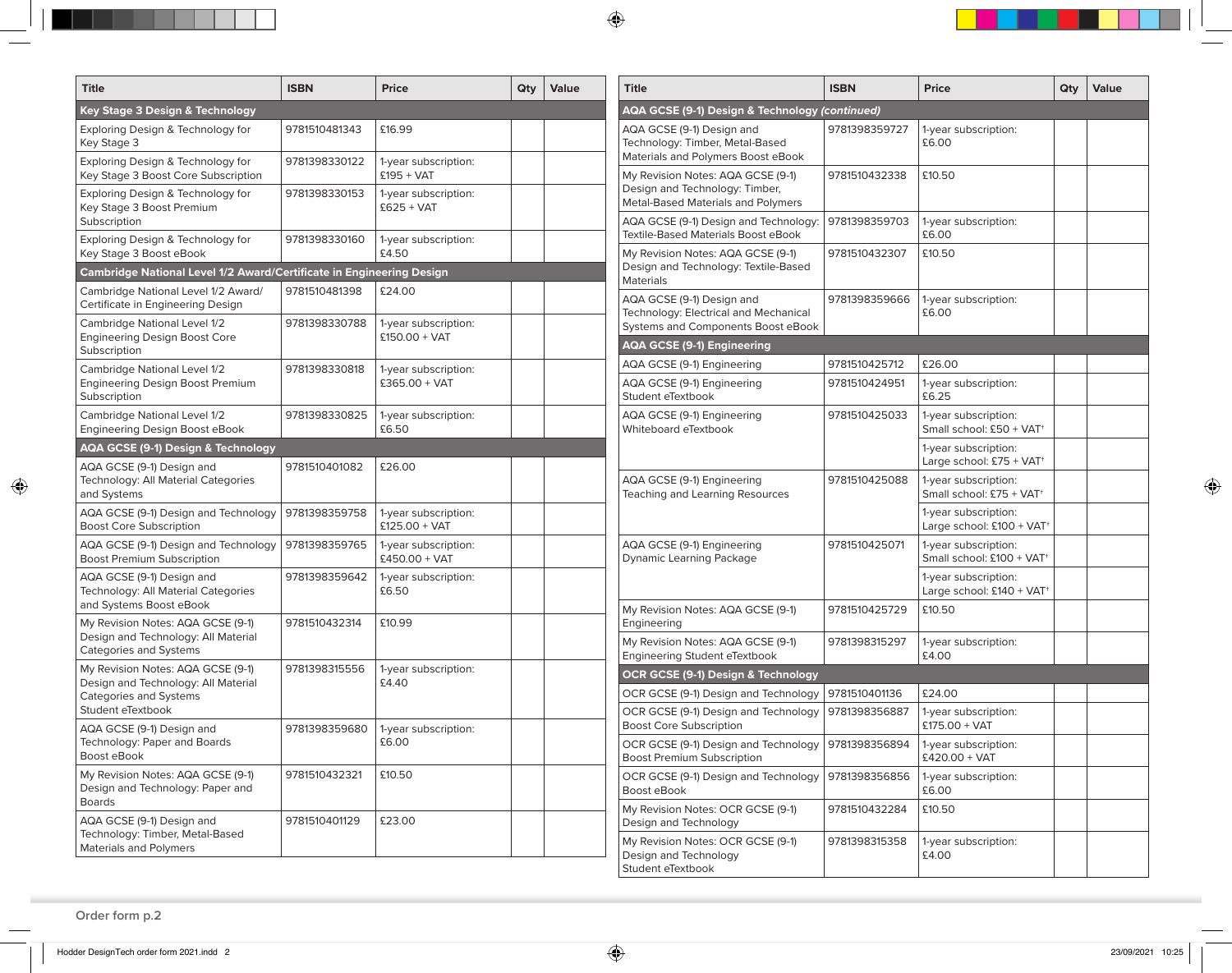| <b>Title</b>                                                              | <b>ISBN</b>   | <b>Price</b>                                                  | Qty                                        | Value | <b>Title</b>                                                        | <b>ISBN</b>                         | <b>Price</b>                  | Qty | <b>Value</b> |  |
|---------------------------------------------------------------------------|---------------|---------------------------------------------------------------|--------------------------------------------|-------|---------------------------------------------------------------------|-------------------------------------|-------------------------------|-----|--------------|--|
| <b>WJEC GCSE Design and Technology</b>                                    |               |                                                               | Pearson Edexcel GCSE Design and Technology |       |                                                                     |                                     |                               |     |              |  |
| <b>WJEC GCSE Design and Technology</b>                                    | 9781510451353 | £24.00                                                        |                                            |       | My Revision Notes: Pearson Edexcel                                  | 9781510480506                       | £10.50                        |     |              |  |
| CBAC TGAU Dylunio a Thechnoleg                                            | 9781510478404 | £24.00                                                        |                                            |       | GCSE (9-1) Design and Technology                                    |                                     |                               |     |              |  |
| (WJEC GCSE Design and Technology                                          |               |                                                               |                                            |       | Pearson Edexcel A Level Design and Technology (Product Design)      |                                     |                               |     |              |  |
| Welsh Language Edition)                                                   |               |                                                               |                                            |       | My Revision Notes: Pearson Edexcel                                  | 9781510474154                       | £17.99                        |     |              |  |
| <b>WJEC GCSE Design and Technology</b><br>Student eTextbook               | 9781510450998 | 1-year subscription:<br>£5.75                                 |                                            |       | A Level Design and Technology<br>(Product Design)                   |                                     |                               |     |              |  |
| <b>WJEC GCSE Design and Technology</b>                                    | 9781510451001 | 1-year subscription:                                          |                                            |       | My Revision Notes: Pearson Edexcel                                  | 9781398315112                       | 1-year subscription:          |     |              |  |
| Whiteboard eTextbook                                                      |               | Small school: £50 + VAT <sup>+</sup>                          |                                            |       | A Level Design and Technology<br>(Product Design) Student eTextbook |                                     | £6.80                         |     |              |  |
|                                                                           |               | 1-year subscription:<br>Large school: £75 + VAT <sup>+</sup>  |                                            |       | <b>AQA A-level Design and Technology</b>                            |                                     |                               |     |              |  |
| <b>WJEC GCSE Design and Technology</b>                                    | 9781510451032 | 1-year subscription:                                          |                                            |       | AQA AS/A-level Design and                                           | 9781510413498                       | £35.00                        |     |              |  |
| Teaching and Learning Resources                                           |               | Small school: £75 + VAT <sup>+</sup>                          |                                            |       | Technology: Fashion and Textiles                                    |                                     |                               |     |              |  |
|                                                                           |               | 1-year subscription:                                          |                                            |       | AQA AS/A-level Design and                                           | 9781398354593                       | 1-year subscription:          |     |              |  |
|                                                                           |               | Large school: £100 + VAT+                                     |                                            |       | Technology: Fashion and Textiles<br>Boost eBook                     |                                     | £9.00                         |     |              |  |
| <b>WJEC GCSE Design and Technology</b><br>Dynamic Learning Package        | 9781510451018 | 1-year subscription:<br>Small school: £100 + VAT <sup>+</sup> |                                            |       | My Revision Notes: AQA A-level Design                               | 9781510449275                       | £17.99                        |     |              |  |
|                                                                           |               | 1-year subscription:                                          |                                            |       | and Technology: Fashion and Textiles                                |                                     |                               |     |              |  |
|                                                                           |               | Large school: £140 + VAT+                                     |                                            |       | My Revision Notes: AQA A-level Design                               | 9781398315587                       | 1-year subscription:<br>£6.80 |     |              |  |
| My Revision Notes: WJEC GCSE Design                                       | 9781510471702 | £10.50                                                        |                                            |       | and Technology: Fashion and Textiles                                |                                     |                               |     |              |  |
| and Technology                                                            |               |                                                               |                                            |       | Student eTextbook                                                   |                                     |                               |     |              |  |
| My Revision Notes: WJEC GCSE Design<br>and Technology (Welsh Edition)     | 9781398323933 | £10.50                                                        |                                            |       | AQA AS/A-level Design and<br>Technology: Product Design             | 9781510414082                       | £35.00                        |     |              |  |
| My Revision Notes: WJEC GCSE Design                                       | 9781398348646 | 1-year subscription:                                          |                                            |       | AQA AS/A-level Design and                                           | 9781398354609                       | 1-year subscription:          |     |              |  |
| and Technology (Welsh Edition)                                            |               | £6.50                                                         |                                            |       | Technology: Product Design<br>Boost eBook                           |                                     | £9.00                         |     |              |  |
| Boost eBook                                                               |               |                                                               |                                            |       | My Revision Notes: AQA A-level Design                               | 9781510432291                       | £17.99                        |     |              |  |
| <b>WJEC Edugas (9-1) GCSE Design and Technology</b>                       |               |                                                               |                                            |       | and Technology: Product Design                                      |                                     |                               |     |              |  |
| WJEC Eduqas (9-1) GCSE Design                                             | 9781510451346 | £23.00                                                        |                                            |       | My Revision Notes: AQA A-level Design                               | 9781398314672                       | 1-year subscription:          |     |              |  |
| and Technology                                                            | 9781510450943 |                                                               |                                            |       | and Technology: Product Design                                      |                                     | £6.80                         |     |              |  |
| WJEC Eduqas (9-1) GCSE Design<br>and Technology Student eTextbook         |               | 1-year subscription:<br>£5.50                                 |                                            |       | Student eTextbook                                                   |                                     |                               |     |              |  |
| WJEC Edugas (9-1) GCSE Design                                             | 9781510450950 | 1-year subscription:                                          |                                            |       | <b>OCR A Level Design and Technology</b>                            |                                     |                               |     |              |  |
| and Technology Whiteboard eTextbook                                       |               | Small school: £50 + VAT <sup>+</sup>                          |                                            |       | OCR Design and Technology for<br><b>AS/A Level</b>                  | 9781510402652                       | £35.00                        |     |              |  |
|                                                                           |               | 1-year subscription:                                          |                                            |       | OCR Design and Technology for                                       | 9781398357938                       | 1-year subscription:          |     |              |  |
|                                                                           |               | Large school: £75 + VAT+                                      |                                            |       | AS/A Level Boost eBook                                              |                                     | £9.00                         |     |              |  |
| WJEC Eduqas (9-1) GCSE Design<br>and Technology Teaching and Learning     | 9781510451025 | 1-year subscription:<br>Small school: £75 + VAT <sup>+</sup>  |                                            |       | My Revision Notes: OCR AS/A Level                                   | 9781510458963                       | £17.99                        |     |              |  |
| Resources                                                                 |               |                                                               |                                            |       | Design and Technology: Product                                      |                                     |                               |     |              |  |
|                                                                           |               | 1-year subscription:<br>Large school: £100 + VAT              |                                            |       | Design                                                              |                                     |                               |     |              |  |
| WJEC Eduqas (9-1) GCSE Design and                                         | 9781510450967 | 1-year subscription:                                          |                                            |       | My Revision Notes: OCR AS/A Level<br>Design and Technology: Product | 9781398315549                       | 1-year subscription:<br>£6.80 |     |              |  |
| Technology Dynamic Learning Package                                       |               | Small school: £100 + VAT <sup>+</sup>                         |                                            |       | Design Student eTextbook                                            |                                     |                               |     |              |  |
|                                                                           |               | 1-year subscription:                                          |                                            |       | <b>Essential Maths Skills</b>                                       |                                     |                               |     |              |  |
|                                                                           |               | Large school: £140 + VAT <sup>+</sup>                         |                                            |       | <b>Essential Maths Skills for AS/A Level</b>                        | 9781510417069                       | £12.50                        |     |              |  |
| My Revision Notes: WJEC Edugas (9-1)<br><b>GCSE Design and Technology</b> | 9781510471696 | £10.50                                                        |                                            |       | Design and Technology                                               |                                     |                               |     |              |  |
|                                                                           |               |                                                               |                                            |       |                                                                     |                                     |                               |     |              |  |
| My Revision Notes: WJEC Edugas (9-1)<br><b>GCSE Design and Technology</b> | 9781398315129 | 1-year subscription:<br>£4.00                                 |                                            |       |                                                                     |                                     |                               |     |              |  |
| Student eTextbook                                                         |               |                                                               |                                            |       |                                                                     | Turn over to complete your order >> |                               |     |              |  |

 $\bigoplus$ 

 $\bigoplus$ 

**Order form p.3 – continued overleaf >>**

 $\bigcirc$